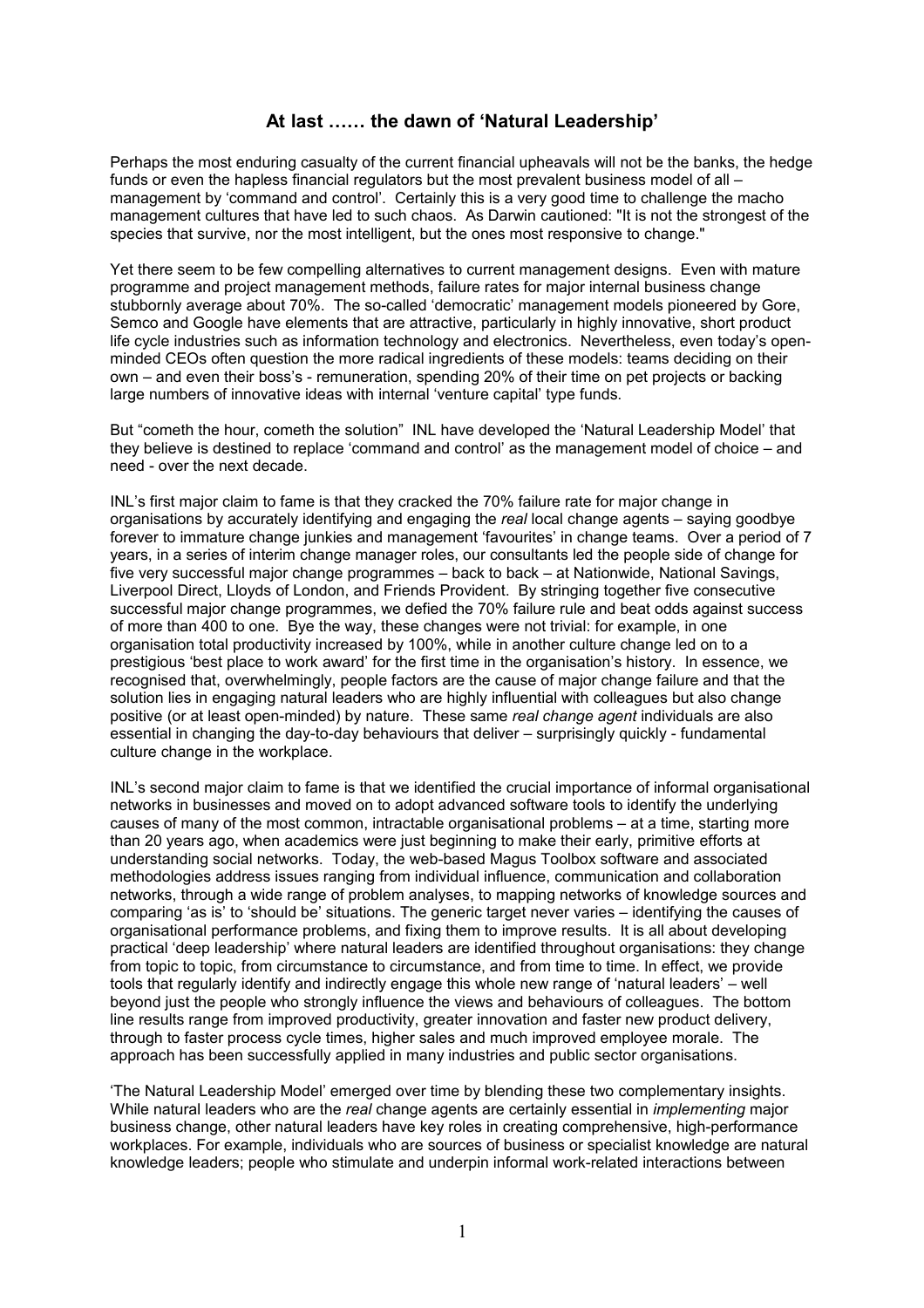internal (and sometimes external) groups are natural communication leaders; project specialists who generate energy in colleagues as well as organising what needs to be done are natural project leaders; those who collaborate across merged organisations to speed up integration into a new cohesive whole are natural collaboration leaders; sales people with extensive, relevant personal networks become natural sales leaders as they share contacts with colleagues and increase overall sales; and people in R&D teams with extensive, relevant personal networks become R&D process leaders as they encourage their contacts to participate in innovation activities, so transforming new product delivery.

Interestingly, the use of natural leaders as guides through a variety of informal personal networks greatly helps to overcome one of the traditional constraints on using informal networks: peoples reluctance to disclose potentially sensitive information. Managers who build trust with natural leaders are rewarded with a much greater degree of honesty in return when problems are analysed and relevant solutions highlighted and implemented.

This raises the question – what happens to managers in the Natural Leadership Model? Well, certainly the use of this model will lead to more influential natural leaders being moved into formal management roles - particularly into first line management positions where the bulk of face-to-face managing takes place. More and more managers will be chosen for their ability to work collaboratively with natural leaders throughout the organisation. Key senior executives who can chart the main direction forward for the business will still be essential, and some of these will need to invoke occasional 'command and control' behaviours to guide the organisation through any crises. But the whole point of the Natural Leadership Model is to make the business more adaptive to change: to get ahead of the curve when spotting future problems, challenges and opportunities via continuous honest feedback from the front lines. Middle managers will increasingly become change enablers and coordinators, prioritising and scheduling change through a variety of potential innovations highlighted and energised through real change agents across the organisation.

All organisations need to be effective. All need to be efficient. All need to deliver high quality outputs – products and services that meet or exceed the needs and wants of their customers. In short, all organisations need to be high-performing organisations. While this has always been true, in difficult economic times, the need is even greater.

There is only one route possible to achieving a high-performing organisation, and that is through optimising the focused contributions of all employees – throughout the entire organisation. Command and control management approaches don't hack it – never have and never will. Trying to apply them in current conditions, where fear is a big factor might just achieve malicious obedience, for a while at least. A far better bet is the natural leadership approach. It is available now; it is cost-effective; it delivers its results quickly – and uses technology that enables large numbers of natural leaders to be engaged in the performance development process.

## **Implementing the Natural Leadership Model**

The first thing to realise when setting out to implement the Natural Leadership Model in your organisation is that it can be initiated, facilitated and encouraged but – in the final analysis – can neither be imposed nor fully controlled. A good analogy is an irrigation system to water crops in a field. A farmer can lay the irrigation pipes to ensure that surface water from seasonal rain in local rivers reaches certain points in certain fields but he cannot prescribe the exact level of rainfall or the exact way that water seeps into the soil at each outfall.

Similarly, a CEO aiming to implement natural leadership throughout an organisation can take a number of 'structural' actions. The percentage of natural leaders across the management team can be greatly increased as:

Selected change-positive influencers with good coaching skills are progressively moved into key first line management positions (typically increasing the level from less than 40% to 80%+ over time) where they will be ideally placed to energise other real change agents at lower levels.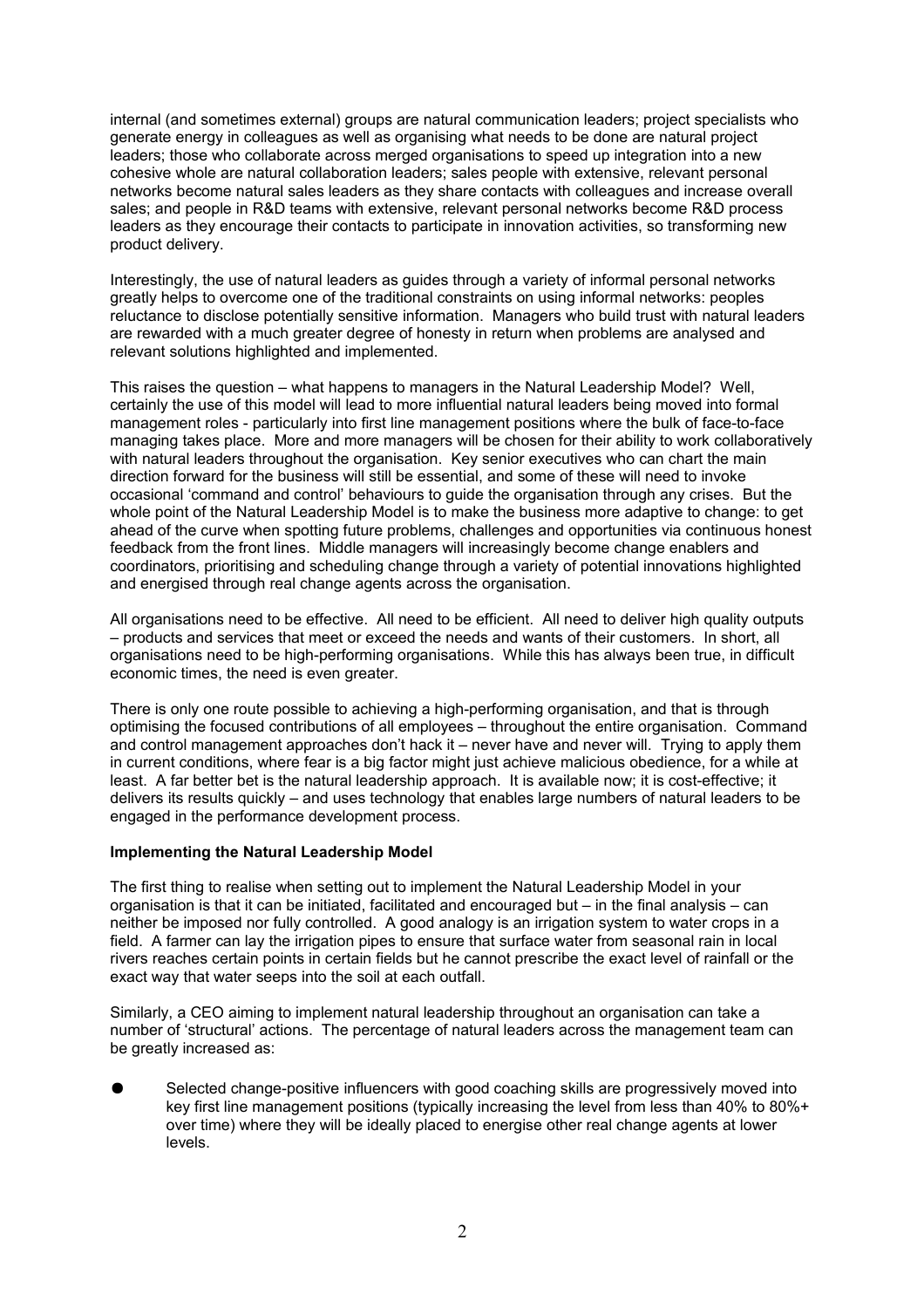Middle managers (and even some senior managers) are also moved over time, depending on their collaboration and change credentials - and the level and range of relevant influence with peers and key senior executives, so that those with the 'best mix' of influence networks are increasingly in the most relevant line positions. As a by-product, common command and control anomalies, such as where high-level functional managers are much less influential with their superiors and peers than one or two of their subordinates, will largely be eliminated.

The way that people behave at work – not just what they do, but the way that they do it - can often be improved significantly:

At a cultural level, initiatives are put in place to reach management/change agent consensus on desired workplace behaviours and these can be reinforced continuously through day-today informal peer encouragement of 'good' behaviours and criticism of 'bad' behaviours as these occur.

The way that people behave at work – not just what they do, but the way that they do it - can often be improved significantly:

These types of 'structural' changes will minimise the degree to which innovation pipelines across the organisation are 'clogged up' with the wrong people in key positions and will significantly reduce the incidence of groups or individuals 'behaving badly'. Malicious obedience – a common and very damaging human reaction to unreasonable or inconsistent management behaviours - will become extremely rare.

Structural changes can also be made at the team or group level. For example, relevant informal personal networks will often become key determinants for group and team effectiveness:

- R&D teams will be chosen as much for their overall network of personal contacts as for their mix of technical skills. Some team members will also be chosen because of their access to knowledge sources. Very different groups of people delivering much enhanced, practical innovation in shorter timescales.
- Project specialists who can energise those they work with will be identified and optimised across a variety of change projects, often irrespective of their specialist skill sets. Recognising key human aspects of change teams delivers much better results, usually on time and on budget.
- Successful sales people are generally those with extensive, relevant personal networks with key people in customer organisations, with other sales staff, and with relevant individuals within the parent organisation. Structures can be put in place for these 'super salespeople' to share or even pass contacts on to others in different sales teams, so increasing overall sales levels.

These are just a few examples. Relevant organisational networks will have a significant impact on both the efficiency and effectiveness of most teams working in a business environment. Indeed, the whole process of induction as new employees move up their respective learning curves can be transformed by rapidly building relevant informal personal and team networks through 'seeding' new contacts in a variety of training, job rotation, project and social events.

Structural changes alone, however, are not a total solution: despite the potential power of these structural change channels, problem solving and innovation would still essentially be left to the natural instincts and willingness of different types of natural leaders throughout the organisation. Very fertile ground certainly - but built on people who are, bye and large, not yet familiar with change analysis and implementation. Moreover, there are other conditions necessary for natural leaders to emerge and make their full contribution to developing a high-performance organisation. For example, people generally produce better results when they:

Have better information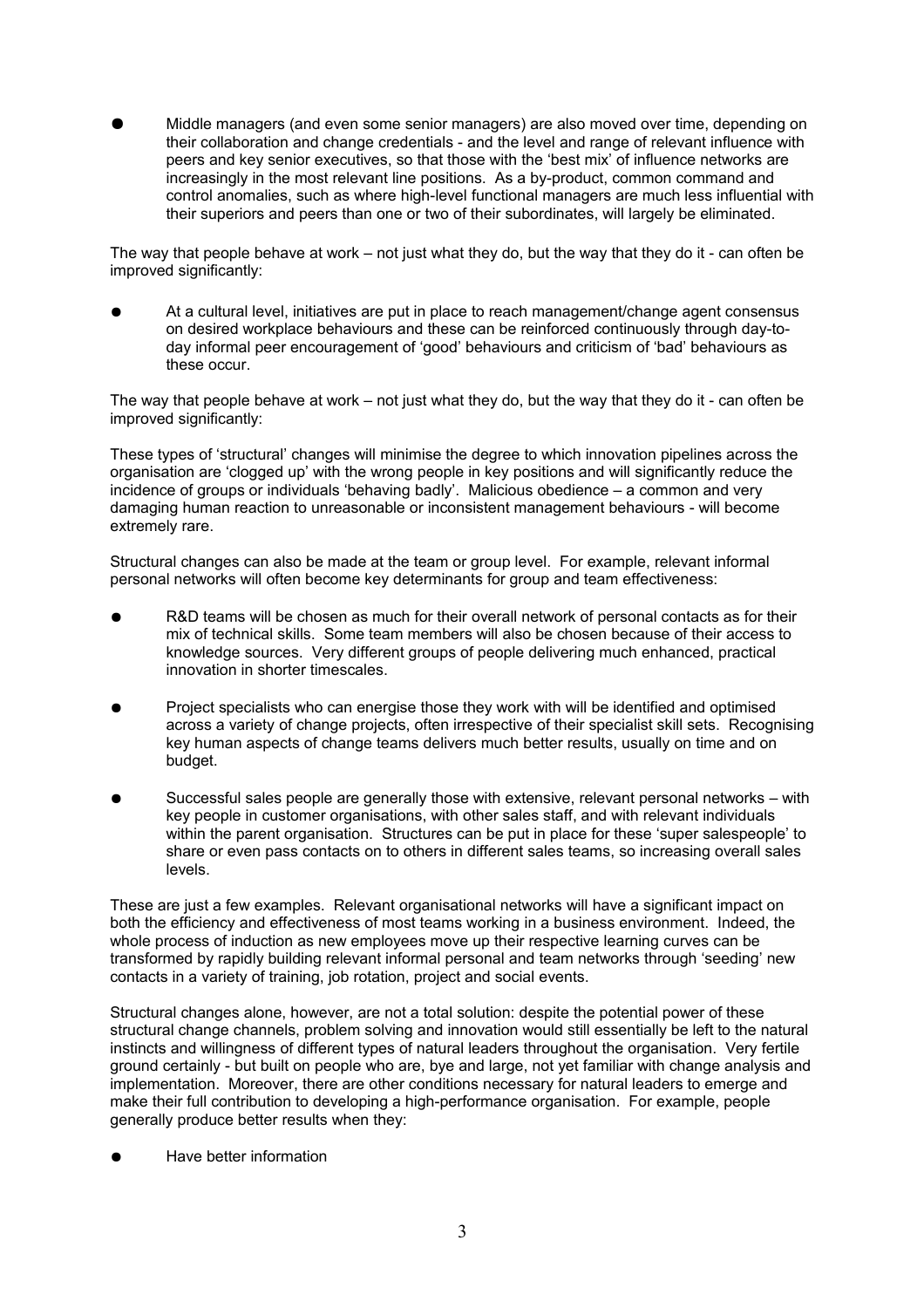- Can engage in multiple, collaborative interactions with colleagues
- Are better networked with colleagues inside and outside the organisation
- Feel safe to develop and try innovative new ideas
- Can learn and develop through doing rather than just taking in information

Each of these, at first sight, is subject to management action, but that first sight is illusory. For example, it is possible to develop a well-designed, technology-supported knowledge management system. But that does not mean that people will consistently make use of the information that is available and share it to deliver informed analysis and therefore better decisions.

It is possible to develop and issue policies on collaboration, but does anyone believe that these will directly lead to significantly higher levels of collaboration in practice? Policies on inter-personal or inter-group networking (by themselves) are likely to be equally ineffective. Policies on formal networks may have benefits, but will do nothing for the vast majority of tacit interactions, since these occur through discretionary informal networks. Telling people that they are safe to develop and try new innovative ideas is more likely to be greeted with blank stares or, worse, cynicism. 'Safety' in this context is an emotion that is not produced by diktat. The aspects of organisational behaviour that produce a sense of safety are subtle and complex, are heavily dependent on consistent supportive management behaviours over time, and cannot just be prescribed. With a few noble exceptions, learning by providing information is what management routinely does, and it is generally poles apart from learning by doing. The vast majority of learning by doing occurs through cross-functional problem resolution, which is also outside the scope of management diktat.

Yet, despite all these constraints, the CEO can do some very effective and rapid 'pump priming' by buying into informal networks analysis and development tools that help (not instruct) natural leaders at all levels to identify current problems, constraints and new opportunities.

These 'informal network' tools are typically web based and come in two types – targeted and open analysis. Targeted tools are aimed at identifying common problems and constraints that may exist in your organisation, such as poor information flows across functional silos, an excess of 'micro managing' or poor strategy communication through different areas of the business. Open tools can be tailored to address specific problem areas, such as slow new product development, a quality problem or a decline in productivity in a back office. The open tools typically enable relevant employees to identify what 'should be happening' – who should be collaborating with whom, is the problem focused in one area or more widespread, how much discretionary effort is being expended to rectify a specific poor process or system, etc. Natural leaders are used to identify the most relevant sample population for using these analysis tools and participants are always included in follow-up workshops to review the information generated, interpret it, highlight problems, analyse the cause, and identify opportunities and solutions. In these ways, the high error rates associated with traditional 100% or representative questionnaires (particularly when dealing with sensitive issues) are largely eliminated.

In the Natural Leadership Model, formal managers are largely natural leaders acting in harmony with a whole range of other non-managerial natural leaders across the organisation. A variety of natural leaders drive change processes, they build trust and honesty, and they energise implementation of the solutions. Natural leadership gradually fills the practical 'gaps' to create a high-performance organisation – an ongoing process that requires continuing management encouragement, consistent management behaviours, the right structural changes (including appropriate reward mechanisms) and the right informal network tools. Management can set the environment for achieving a highperformance, change resilient organisation but only natural leaders at all levels can implement it fully.

Implementing only part of the Natural Leadership Model will deliver only partial success. For example, in recent years, there has been a lot of talk - and a large number of mainly ineffective initiatives – aimed at increasing employee engagement. Training, briefing sessions, facilitated workshops and lots of management communication have simply failed to deliver a breakthrough to highly motivated employees, working hard, readily giving discretionary effort, and using their brains to innovate for the future good of the business. Put bluntly, collaborative managers working in a predominantly command and control environment do not deliver engaged employees for any sustainable period of time, despite all the management efforts designed to produce effective employee engagement. Most such